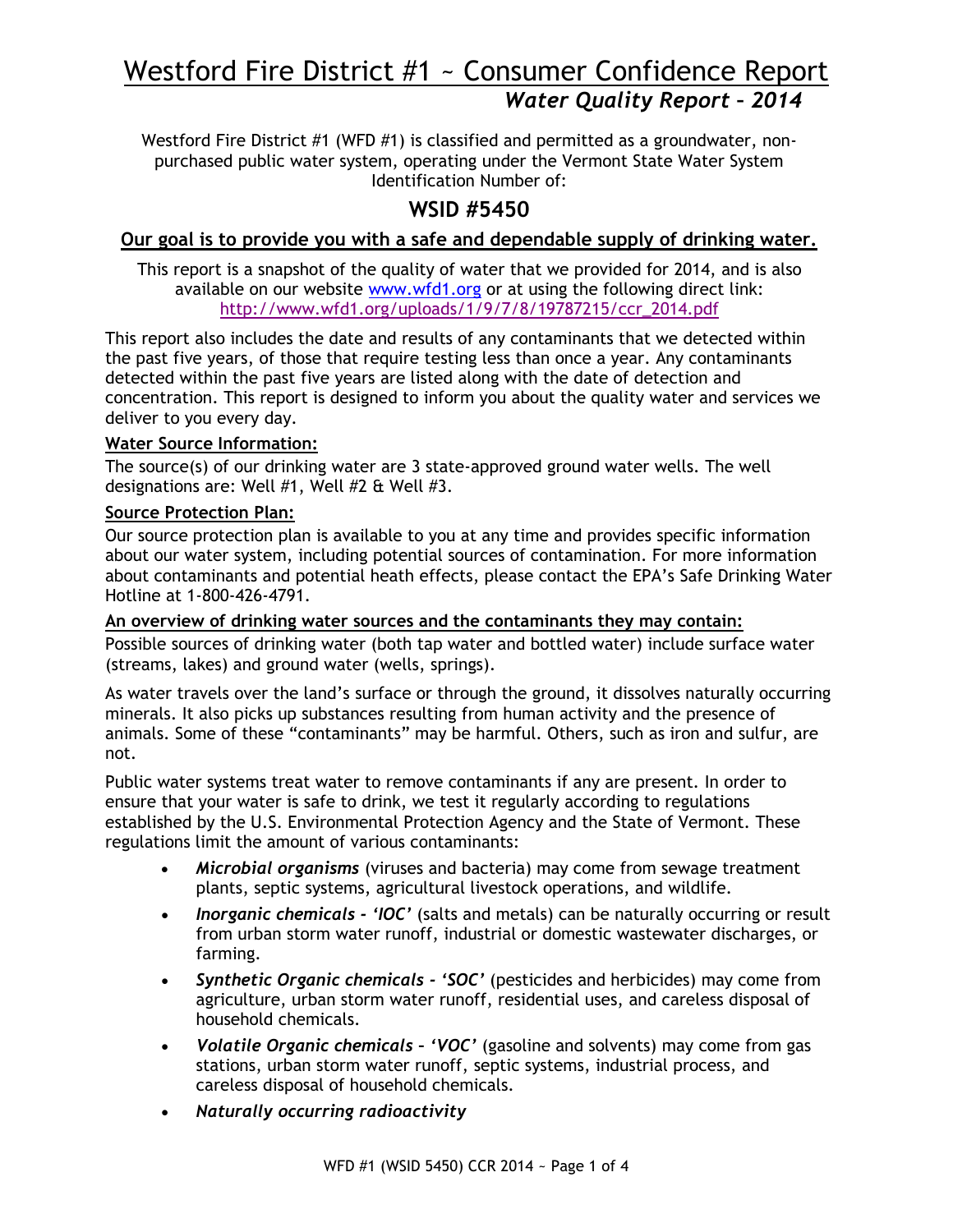# WATER QUALITY DATA

# **Terms and Abbreviations:**

In the following tables you may find terms you might not be familiar with. To help you better understand these terms we have provided the following definitions:

**Maximum Contamination Level Goal (MCLG):** The level of a contaminant in drinking water below which there is no known or expected risk to health. MCLG's allow for a margin of safety.

**Maximum Contamination Level (MCL):** The highest level of a contaminant that is allowed in drinking water. MCL's are set as close to the MCLG's as feasible using the best available treatment.

**Maximum Residual Disinfectant Level Goal (MRDLG):** The level of a drinking water disinfectant below which there is no known or expected risk to health. MRDLG's do not reflect the benefits of disinfectants in controlling microbial contaminants.

**Maximum Residual Disinfectant Level (MRDL):** The highest level of a disinfectant allowed in drinking water. Addition a disinfectant may help control microbial contaminants.

**Action Level:** The concentration of a contaminant, which, if exceeded, triggers treatment or other requirements, which a water system must follow.

**90th Percentile:** Ninety percent of the samples are below the action level. (Nine of ten sites sampled were at or below this level).

**Treatment Technique (TT):** A process aimed to reduce the level of a contaminant in drinking water.

Parts per million (ppm) or Milligrams per liter (mg/l): (one penny in ten thousand dollars)

Parts per billion (ppb) or Micrograms per liter (µg/l): (one penny in ten million dollars)

**Picocuries per liter (pCi/L):** a measure of radioactivity in water

**Nephelometric Turbidity Unit (NTU):** NTU is a measure of the clarity of water. Turbidity in excess of 5 NTU is just noticeable to an average person.

**Locational Running Annual Average (LRAA):** The average of sample analytical results for samples taken at a particular monitoring location during four consecutive calendar quarters.

**Running Annual Average (RAA):** Annual Level of Disinfection By-products (i.e. chlorination)

**N/A:** Not applicable

The table(s) below lists all the drinking water contaminants that were detected during the 2014 calendar year. It also includes the date and results of any contaminants that we detected within the past five years, of those which require testing less than once a year. The presence of these contaminants in the water does not necessarily show that our water poses a health risk.

## **Violation(s) that occurred during Calendar Year 2014**

| $\mathsf{v}$ rvpe                          | Category                  | Analyte                                 | <b>Compliance Period</b> |
|--------------------------------------------|---------------------------|-----------------------------------------|--------------------------|
| <b>Monitoring, Routine</b><br>(DBP), Major | <b>Failure To Monitor</b> | <b>Disinfection</b><br><b>Byproduct</b> | 07/01/2014 - 09/30/2014  |

We are required to monitor our drinking water for specific contaminants on a regular basis. Results of regular monitoring are an indicator of whether or not our drinking water meets health standards. The table above indicates any drinking water violations we incurred during 2014. A failure to perform required monitoring means we cannot be sure of the quality of our water during that time in which we did not perform required monitoring. The violation noted was the result of sampling at a time not in accordance with the state-mandated window of time. The results of the sample, although slightly late, were satisfactory & no danger to the community was posed as a result of this oversight. WFD #1 has an excellent history of adhering closely to the rules & regulations regarding required water testing.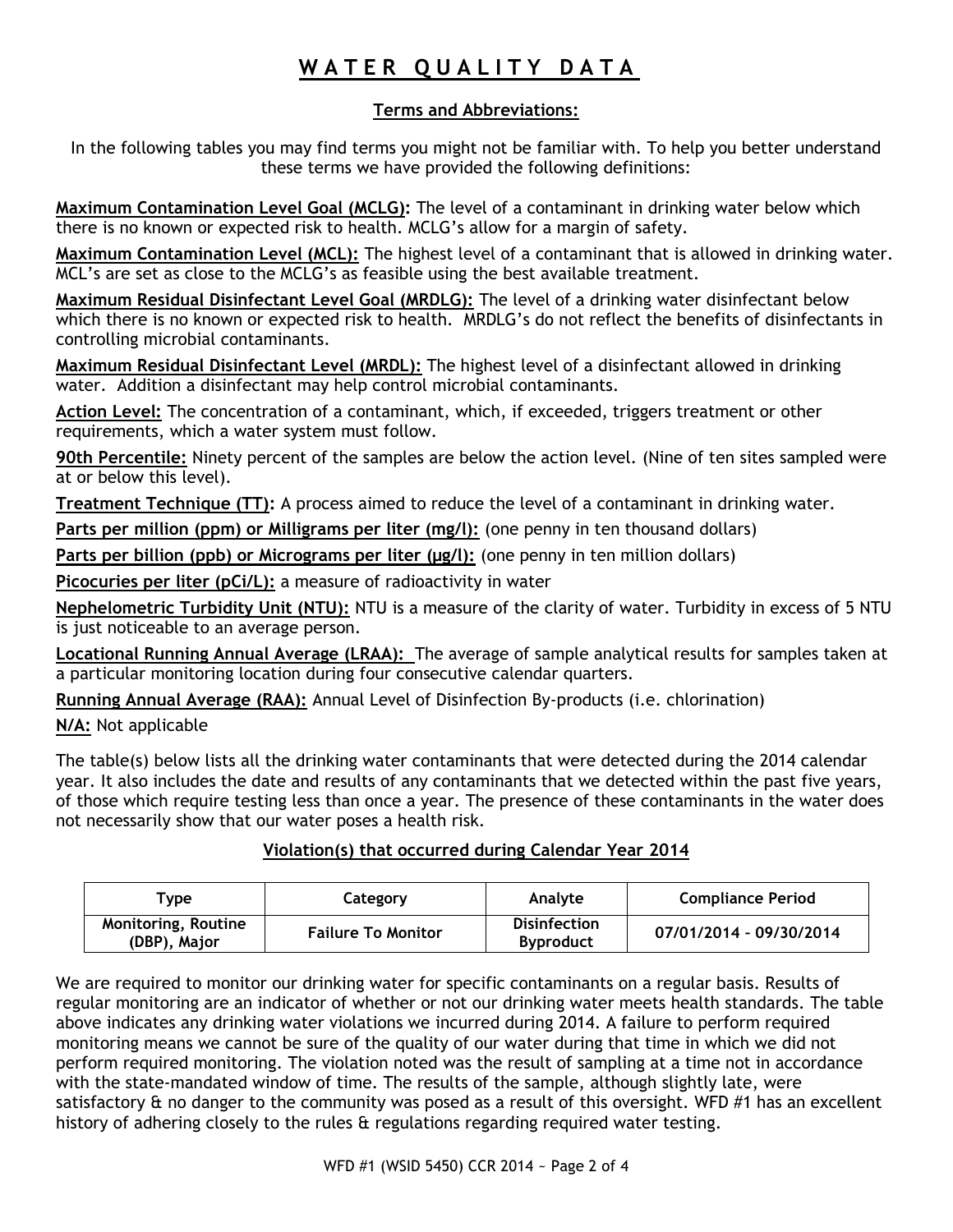# **WATER QUALITY DATA - Level of Detected Contaminants**

| Microbiological                               | Result | <b>MCL</b> | <b>MCLG</b> | <b>Typical Source</b> |  |  |  |
|-----------------------------------------------|--------|------------|-------------|-----------------------|--|--|--|
| No Detected Results During Calendar Year 2014 |        |            |             |                       |  |  |  |

| Chemical<br>Contaminant | <b>Collection</b><br>Date | <b>Highest</b><br>Value | Range            | Unit | <b>MCL</b> | MCLG | Likely source of detected contaminant                                                              |
|-------------------------|---------------------------|-------------------------|------------------|------|------------|------|----------------------------------------------------------------------------------------------------|
| <b>Iron</b>             | 09/27/2011                | .11                     | $.11 - .11$      | ppm  |            |      |                                                                                                    |
| Nitrate                 | 03/25/2014                | .054                    | $.054 -$<br>.054 | ppm  | 10         | 10   | Runoff from fertilizer use; leaching from<br>septic tanks, sewage; erosion of natural<br>deposits. |

| <b>Radionuclides</b> | <b>Collection</b><br>Date | <b>Highest</b><br>Value | Range       | Unit  | <b>MCL</b> | <b>MCLG</b> | Likely source of detected<br>contaminant |
|----------------------|---------------------------|-------------------------|-------------|-------|------------|-------------|------------------------------------------|
| Combined Radium      | 03/25/2014                | 0.809                   | 0.809-0.809 | pCi/L |            |             | Erosion of natural deposits              |
| Radium - 226         | 03/25/2014                | 0.322                   | 0.322-0.322 | pCi/L |            |             | Erosion of natural deposits              |
| Radium - 228         | 03/25/2014                | 0.487                   | 0.487-0.487 | pCi/L |            |             | Erosion of natural deposits              |

| <b>Disinfection</b><br><b>Residual</b> | Monitoring<br>Period | <b>RAA</b> | Range         | Unit | <b>MRDL</b> | <b>MRDLG</b> | <b>Typical Source</b>                 |
|----------------------------------------|----------------------|------------|---------------|------|-------------|--------------|---------------------------------------|
| Chlorine                               | 2014                 | 0.32       | $0.20 - 0.59$ | mg/  | 4.0         | 4.0          | Water additive to control<br>microbes |

| <b>Disinfection</b><br><b>By-Products</b> | Monitoring<br>Period | <b>LRAA</b> | <b>RAA</b> | Range       | Unit | <b>MCL</b> | <b>MCLG</b> | Likely source of detected<br>contaminant     |
|-------------------------------------------|----------------------|-------------|------------|-------------|------|------------|-------------|----------------------------------------------|
| Total<br>Trihalomethanes                  | 2014                 |             |            | $2.0 - 2.0$ | ppb  | 80         |             | By-product of drinking water<br>chlorination |

\*LRRA not determined for compliance because collection of the sample was not done during the required month. A monitoring violation was issued to the system.

| Lead &<br><b>Copper</b> | <b>Sampling</b><br>Date | 90 <sup>th</sup><br>Percentile | 95 <sup>th</sup><br>Percentile | Range              | <b>Action</b><br>Level | No. of Sites<br><b>Exceeding</b><br><b>Action Level</b> | Likely source of detected<br>contaminant                                                                     |
|-------------------------|-------------------------|--------------------------------|--------------------------------|--------------------|------------------------|---------------------------------------------------------|--------------------------------------------------------------------------------------------------------------|
| Copper                  | 2013                    | 0.064                          | 0.065                          | $0.031 -$<br>0.067 | 1.3                    | 0                                                       | Corrosion of household plumbing<br>systems; Erosion of natural deposits;<br>Leaching from wood preservatives |
| Lead                    | 2013                    |                                |                                | 0-0                | 15                     |                                                         | Corrosion of household plumbing<br>systems; Erosion of natural deposits                                      |

#### **Health Information Regarding Lead:**

If present, elevated levels of lead can cause serious health problems, especially for pregnant women and young children. Lead in drinking water is primarily from materials and components associated with service lines and home plumbing. Westford Fire District #1 is responsible for providing high quality drinking water, but cannot control the variety of materials used in household plumbing components. When your water has been sitting for several hours, you can minimize the potential for lead exposure by flushing your tap for 30 seconds to 2 minutes before using water for drinking or cooking. If you are concerned about lead in your drinking water, you may wish to have your water tested. Information on lead in drinking water, testing methods, and steps you can take to minimize exposure is available from the Safe Drinking Water Hotline or at <http://www.epa.gov/safewater/lead>